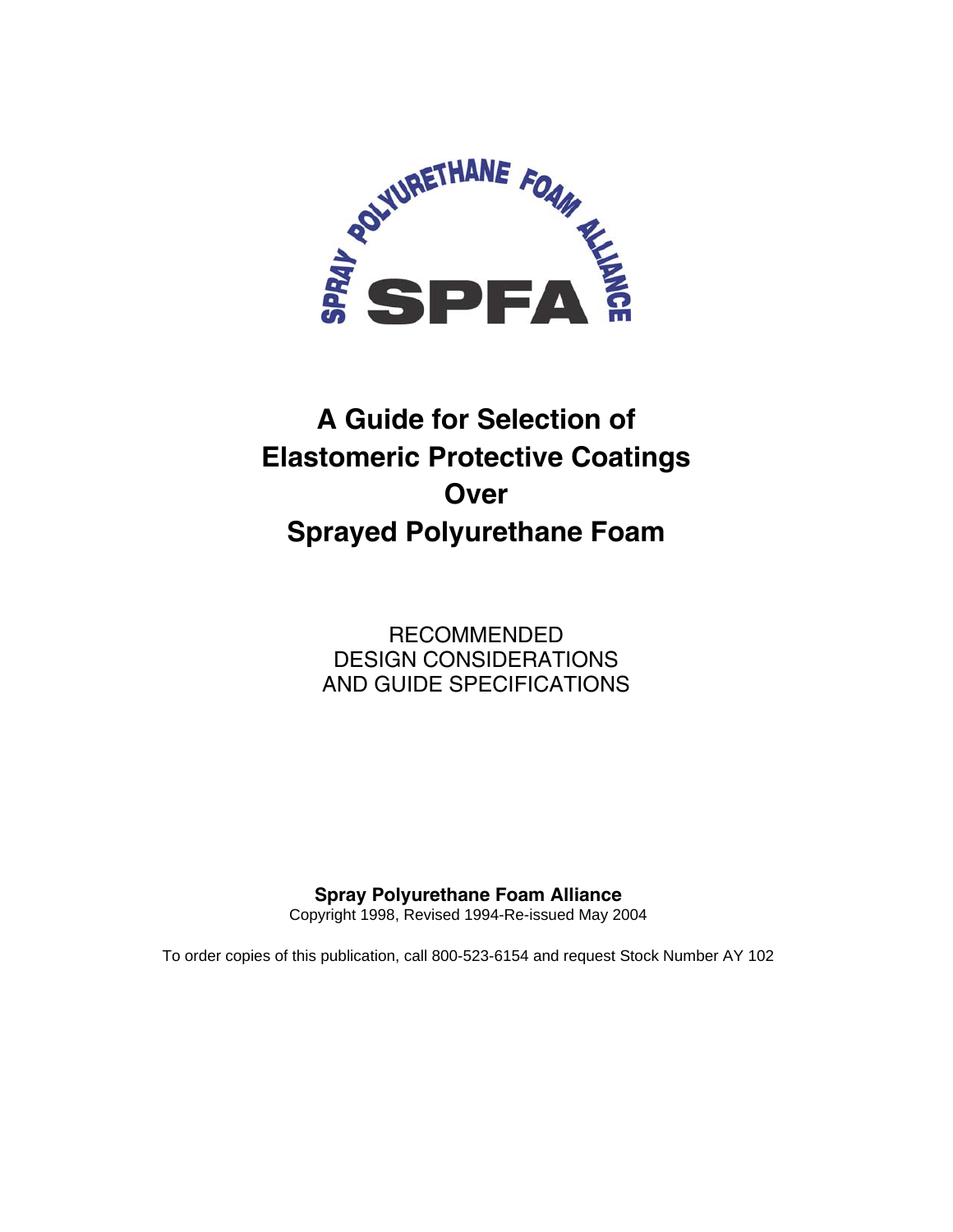#### **MISSION STATEMENT**

The mission of the Technical Committee is to provide a wide range of technical service to the Spray Polyurethane Foam industry such as, but not limited to:

- 1. Review existing documents and serve as a clearing house to ensure the "Continuity of Value" of technical information published by SPFA and others concerning the products and services to our industry;
- 2. Review, research, develop and issue documents concerning new products, systems and services AND
- 3. To identify, explore, develop, and communicate an understanding of technical issues facing our industry.

#### **TECHNICAL COMMITTEE MEMBERS**

Roger Morrison, Chairman Brad Beauchamp Brad Beauchamp North Carolina Foam Industries Stepan Co.

Jim Calkins John Courier

John Hatfield John Ewell

Tim Leonard Jack Moore

Honeywell BASF

Poly-Tek KoSa

Dennis Vandewater John Stahl Sadler Coatings Systems Preferred Solutions, Inc.

*AD HOC MEMBER*  Laverne Dalgleish **CUFCA** 

Dow Chemical Equipment & Coating Technology

Penta Engineering Group, Inc. Dallas/Ft. Worth Urethane, Inc.

ERSystems West Roofing Systems, Inc.

Mary Bogdan Bruce Schenke Bruce Schenke Bruce Schenke Bruce Schenke Bruce Schenke

Larry Smiley **Robert Smith** Robert Smith

This brochure was developed to aid specifiers in choosing elastomeric protective coatings for use over spray-applied polyurethane foam. The information provided herein, based on current customs and practices of the trade, is offered in good faith and believed to be true, but is made WITHOUT WARRANTY, EITHER EXPRESS OR IMPLIED, AS TO FITNESS, MERCHANTABILITY, OR ANY OTHER MATTER. SPFA DISCLAIMS ALL LIABILITY FOR ANY LOSS OR DAMAGE ARISING OUT OF ITS USE. Individual manufacturers and contractors should be consulted for specific information. Nominal values which may be provided herein are believed to be representative, but are not to be used as specifications nor assumed to be identical to finished products. SPFA does not endorse the proprietary products or processes of any individual manufacturer, or the services of any individual contractor.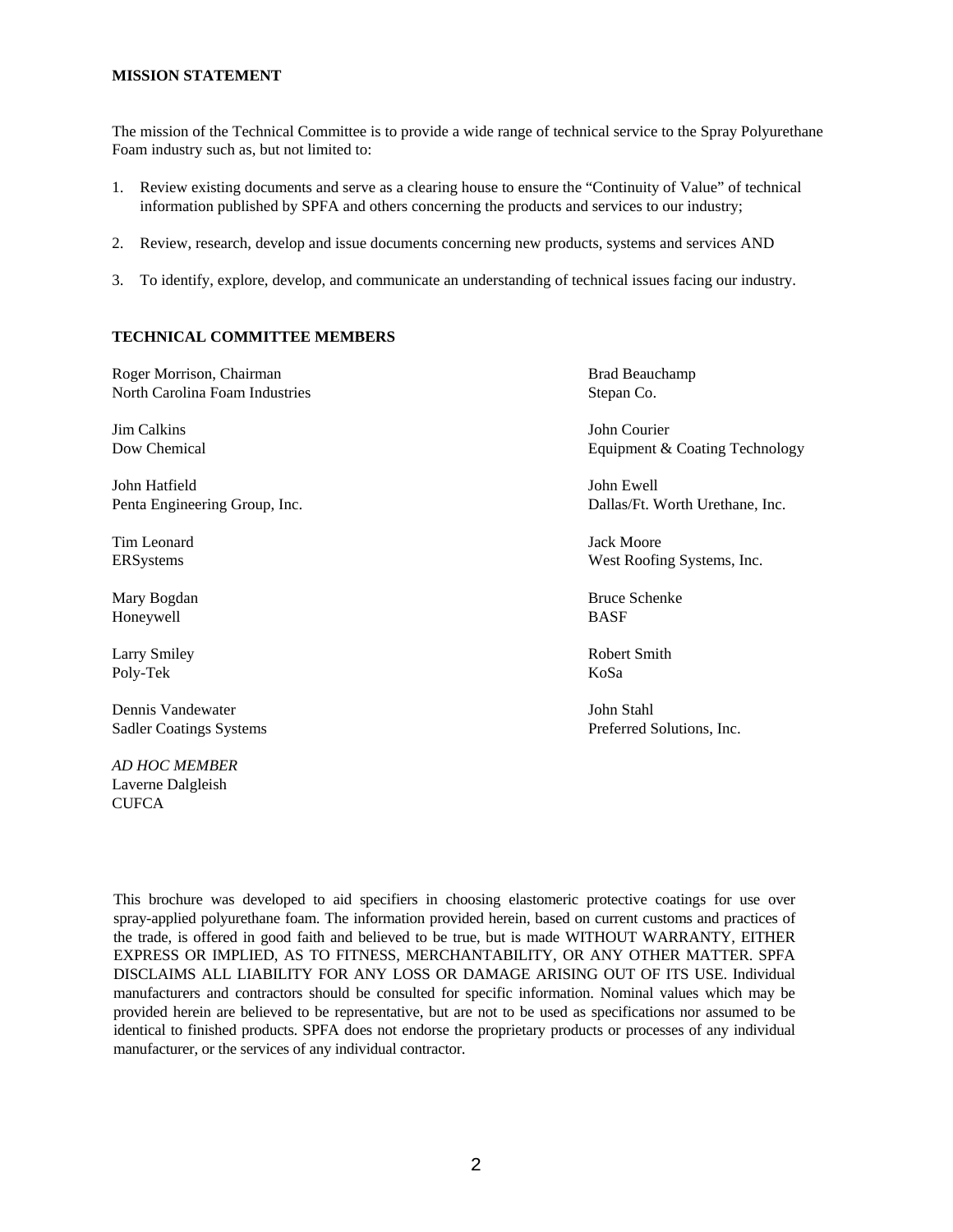## **Table of Contents**

| Section I           |  |
|---------------------|--|
| Section II          |  |
| Section III         |  |
| Section IV          |  |
| Section V           |  |
| Section VI          |  |
| Section VII         |  |
| <b>Section VIII</b> |  |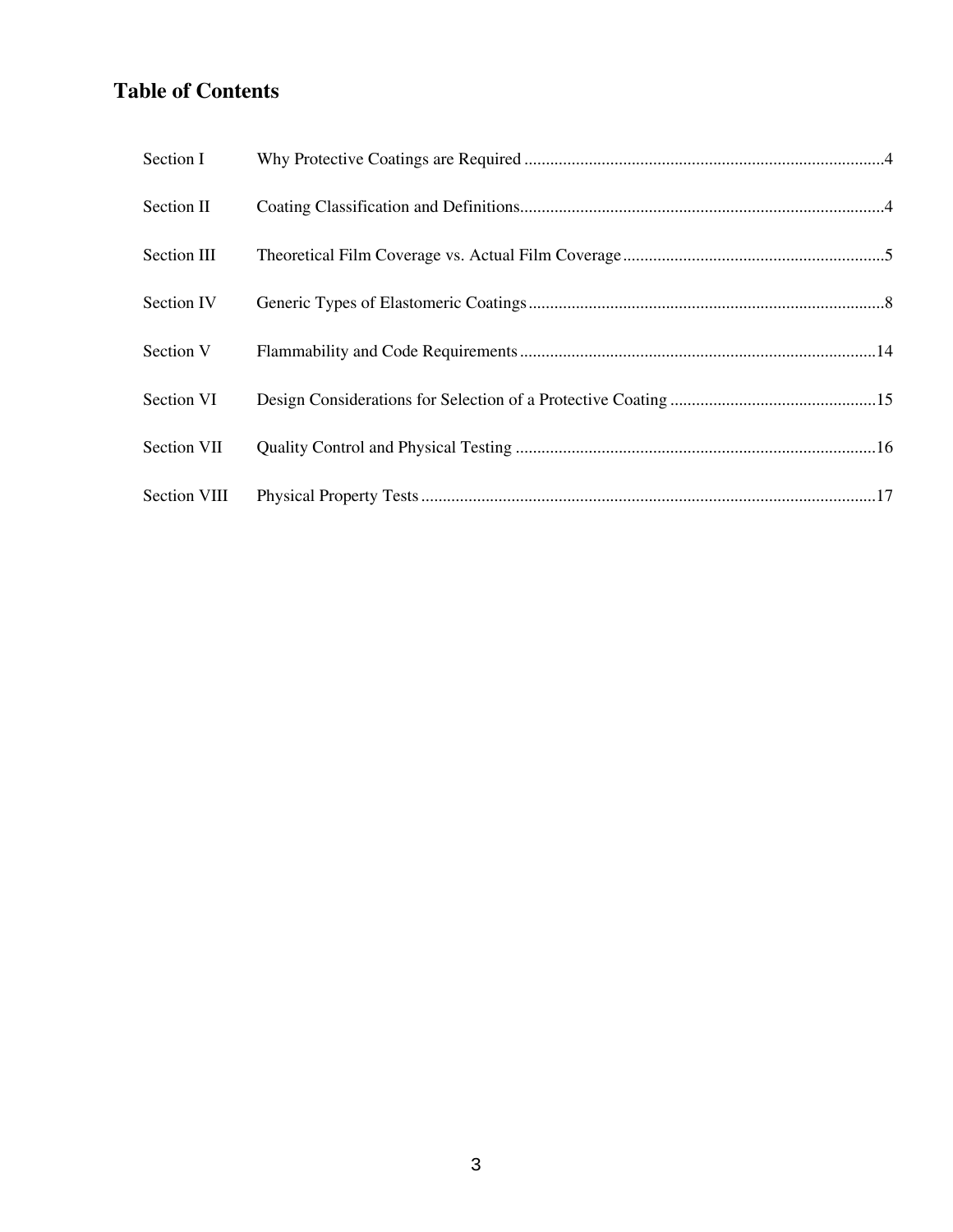## **SECTION I—WHY PROTECTIVE COATINGS ARE REQUIRED**

Sprayed polyurethane foam has a closed cell structure and is water resistant. It must, however, be protected with a covering to prevent surface degradation caused by UV exposure. Elastomeric coatings correctly specified and applied will protect polyurethane foam from this surface degradation. Elastomeric coatings can also be used for other purposes:

To inhibit moisture vapor transmission. To enhance the aesthetics of the system. To increase the impact and abrasion resistance of the system. To achieve flammability and code requirements.

## **SECTION II—COATING CLASSIFICATIONS AND DEFINITIONS**

**Elastomeric Coatings:** For the purpose of this document an **"elastomeric"** coating is one which is capable of elongating at least 100% and recovering its original dimensions.

**Water Vapor Transmission:** Water vapor tends to migrate or diffuse from regions of high absolute humidity to regions of low absolute humidity. Protective coatings form films or membranes which retard, to varying degrees, the transmission of water vapor. The rate of water vapor transmission across or through a protective coating is dependent upon (1) the chemical makeup of the coating, (2) the thickness of the coating, and (3) the absolute humidity difference on either side of the coating.

 ASTM E-96, "Standard Test Method for Water Vapor Transmission of Materials," is used to determine the water vapor transmission rates of protective coatings. The resulting value may be expressed in either of two ways:

| <b>Value</b>    | <b>Coating thickness</b>                           | Units                      |
|-----------------|----------------------------------------------------|----------------------------|
| 1. Permeability | <b>Common Thickness</b>                            | $ng/(Pa·s·m2)$ (Perm-inch) |
| 2. Permeance    | Specific Thickness<br>such as $0.5$ mm $(20$ mils) | $ng/(Pa·s·m)$ (Perm)       |

Coatings having higher permeability's or permeances are more "breathable" than coatings with low values. Coatings may be relative "breathers" or "vapor retarders." Thickness is as important as coating chemistry: a thickly applied breathable coating could perform as a relative vapor retarder (and vice versa).

 For design calculations, the in-place water vapor transmission must be determined by converting the reported permeability or permeance values to the application thickness of the specific coating. The permeance of the protective coating at its application thickness is termed the "perm rating."

Water vapor transmission, per se, is harmless. However, when the diffusing water vapor chills to its dew point, it condenses to liquid water resulting in potential loss of insulation value or deterioration of building components. Selection of protective coatings, thickness, and placement will influence the likelihood of condensation.

**Packaging of Elastomeric Coatings:** Coatings are packaged as single or plural component materials. Single component coatings are packaged in one container. Plural component coatings may be packaged in two or more containers. Some plural component coatings must be sprayed through plural component equipment.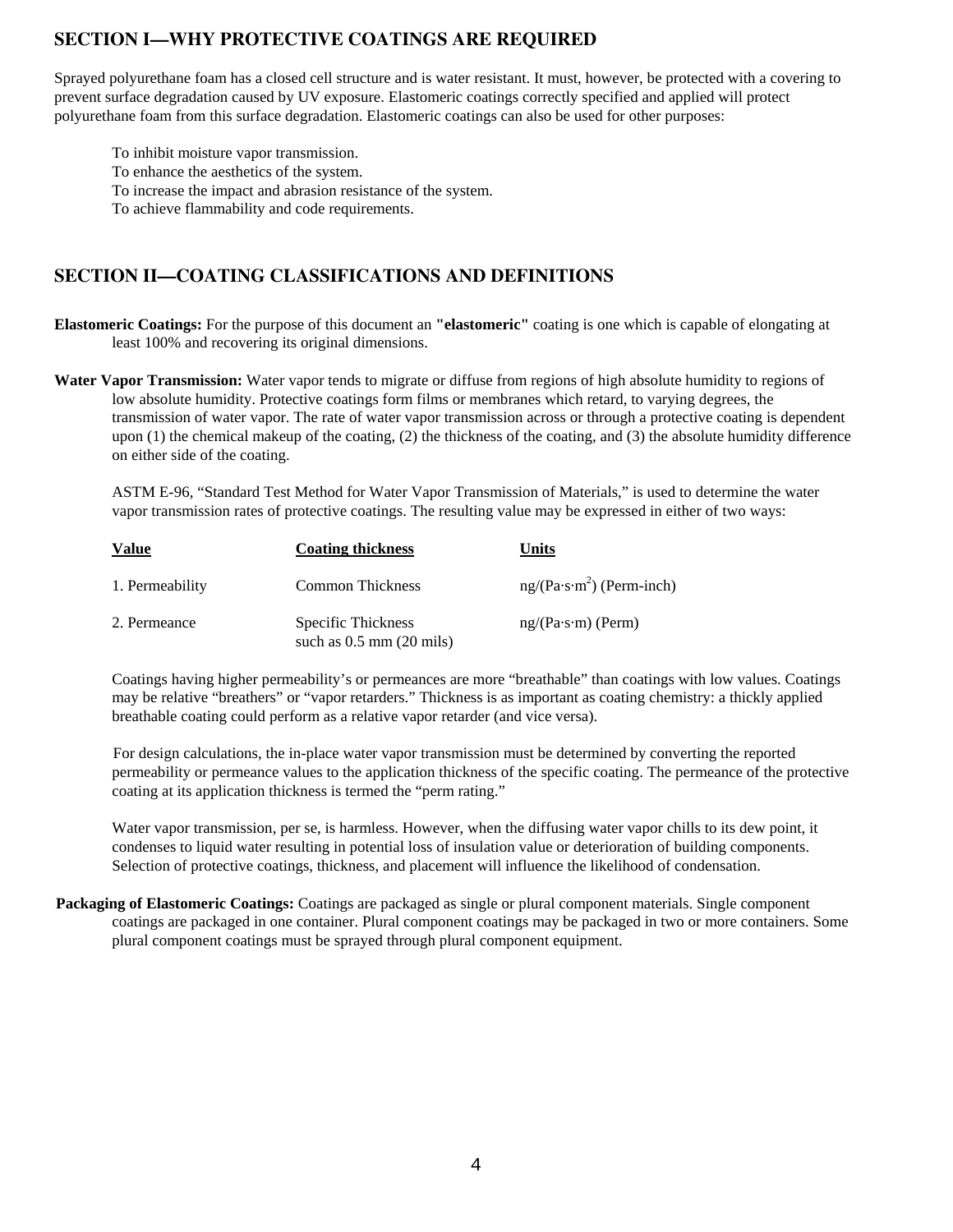## **SECTION III—THEORETICAL FILM COVERAGE VS ACTUAL FILM COVERAGE**

#### **(A) Theoretical Coverage:**

- **1. METRIC (SI) UNITS:** The theoretical coverage rate of a coating is the number of square meters covered by one liter of a coating material spread over a flat smooth surface area at a thickness of 1 millimeter. One liter of a coating material that has roofs solid content by volume will cover 1 square meter, 1 dry millimeter thick (1 mm.m<sup>2</sup>/L). This definition is used to calculate theoretical coverage rates for coatings containing less than 100% solids. For example a coating with a 60% (0.60) solid content by volume (SCV) to be applied at 0.8 millimeter dry film thickness (DFT) will be used in the formulas listed to arrive at various theoretical coverages. (NOTE: These calculations use solids content by volume, NOT solids content by weight.)
	- a. TO FIND THE THEORETICAL THICKNESS FOR ONE (1) LITER OF COATING,:

Theoretical Thickness per Liter = % Solids X 1 mm<sup>2</sup>/L  $= 1 \times 0.60$ 

 $= 0.60$  mm.m<sup>2</sup>/L

- b. TO FIND THE THEORETICAL NUMBER OF LITERS REQUIRED AT A SPECIFIED THICKNESS: Theoretical Thickness per Liter =  $\text{DFT}/\text{Theoretical Thickness per Liter}$  $= 0.8$  mm.m<sup>2</sup>/L  $= 1.3$  L/m<sup>2</sup>
- **2**. **TRADITIONAL U.S. UNITS:** The theoretical coverage rate of a coating is the number of roofing squares covered by one gallon of a coating material spread over a flat smooth surface area at a thickness of 1/1000 of an inch (0.001" or 1 mil). One gallon of a coating material that has 100% solid content by volume will cover an area 16 roofing squares ( $\mathbb{R}^{\square}$ ), 1 dry mil thick (16  $\mathbb{R}^{\square}$ ·mil/gal). This definition is used to calculate theoretical coverage rates for coatings containing less than 100%. solids. For example a coating with a 60% (0.60) solid content by volume (SCV) to be applied at 30 mil dry film thickness (DFT) will be used in the formulas listed to arrive at various theoretical coverages. (NOTE: These calculations use solids content by volume, NOT solids content by weight.)
	- a. TO FIND THE THEORETICAL THICKNESS FOR ONE (1) GALLON OF COATING:

| Theoretical Thickness per gallon | $= 16 \text{ R}^{\square}$ -mil/gal x % Solids |
|----------------------------------|------------------------------------------------|
|                                  | $= 16 \times 0.6$                              |
|                                  | $= 9.6$ R <sup><math>\Box</math></sup> mil/gal |

#### b. TO FIND THE THEORETICAL NUMBER OF GALLONS REQUIRED AT A SPECIFIED THICKNESS:

Theoretical Thickness per gallon  $=$  DFT / Theoretical Thickness per gallon

 $= 30$  mil /9.6 R<sup> $\Box$ </sup>·mil/gal  $= 3.1$  gal/ $R^{\square}$  $(R<sup>II</sup> = Roofing Square = 100 square feet)$ 

NOTE: For conversion between Traditional U.S. Units and Metric (SI) Units, refer to *Spray Polyurethane Foam Estimating Reference Guide* Stock No. AY-121.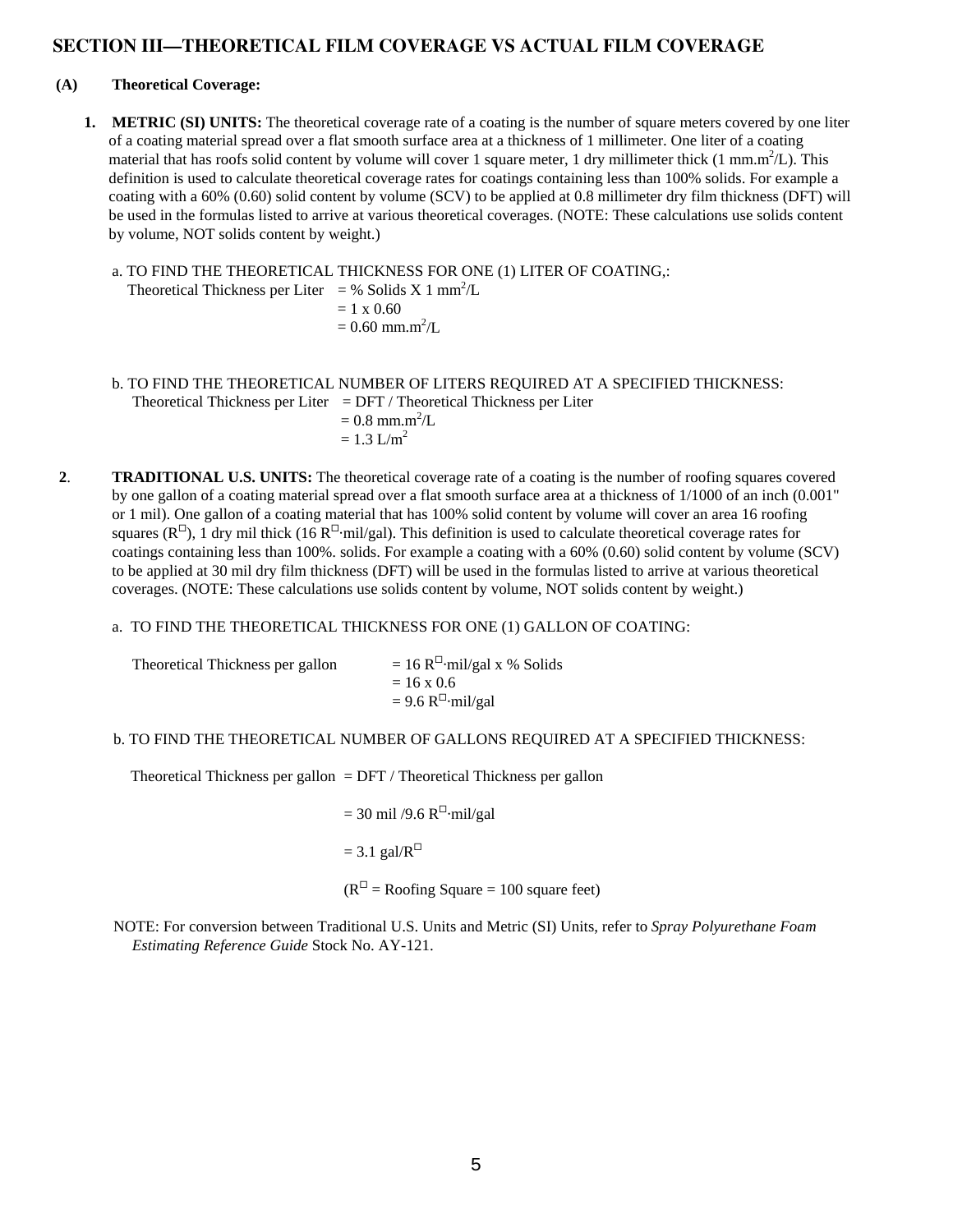#### **(B) Actual Coverage Requirements**:

 When coatings are applied over sprayed polyurethane foam, many factors, such as the polyurethane surface texture, overspray loss, container residue, equipment characteristics, applicator technique, etc. will directly affect the amount of coating material required to meet the designed in-place minimum dry film thickness (DFT). Therefore, it is very important that additional material be added to the theoretical quantities to ensure that the proper minimum coating thickness is applied.

Consideration must be given to the following factors:

- **1. Minimum dry film thickness (DFT):** In order to perform the functions required of the elastomeric coating, the coating material should form a cured film of a prescribed thickness. The surface of sprayed polyurethane foam is somewhat uneven—never completely smooth like a piece of glass. Therefore, peaks and valleys exist and the film thickness over the peaks can be considerably less than in valleys. In order to overcome this potential problem, the minimum dry film thickness (DFT) of any given coating is defined as the in-place dry film thickness (DFT) at its thinnest point on the coated surface.
- **2. Polyurethane foam surface textures:** The surface texture of sprayed polyurethane foam influences the extra material needed to achieve the minimum in-place dry film thickness (DFT). Smoother surfaces require less coating material than rougher surfaces. It is also important to note that excessively rough surface textures must not be coated

due to the inability of the coating material to provide complete coverage without voids, pinholes, etc. The photographs below show various polyurethane foam textures that have been established as industry reference standards. An elastomeric coating should **not be applied over a surface** texture rougher than verge of popcorn.

#### **a. Smooth Surface Texture**

 Description: The surface exhibits spray undulation and is ideal for receiving a protective coating. Even though the surface texture is classified as smooth, this surface requires at least 5% additional material to the theoretical amount.

#### **b. Orange Peel Surface Texture**

 Description: The surface exhibits a fine texture and is compared to the exterior skin of an orange. This surface is considered acceptable for receiving a protective coating. This surface requires at least 10% additional material to the theoretical amount.

#### **c. Coarse Orange Peel Surface Texture**

 Description: The surface exhibits a texture where nodules and valleys are approximately the same size and shape. This surface is acceptable for receiving a protective coating because of the roundness of the nodules and valleys. This surface requires at least 25% additional material to the theoretical amount.

#### **d. Verge of Popcorn Texture**

 Description: The verge of popcorn surface is the roughest texture suitable for receiving the protective coating. The surface shows a texture where nodules are larger than valleys, with the valleys relatively curved. The surface is considered undesirable due to the additional amount of coating required to protect the surface. This surface requires at least 50% additional material to the theoretical amount.

#### **e. Popcorn Surface Texture or Tree bark**

 Description: The surface exhibits texture where valleys form sharp angles. This surface is unacceptable for coating application.

#### **f. Oversprayed Surface Texture**

 Description: The surface exhibits a coarse textured pattern and/or a pebbled surface. This surface is typically found downwind from the spray polyurethane foam path and can vary from mild to severe. This surface requires 25% to 50% additional material to the theoretical amount. Severe oversprayed surfaces are not acceptable for coating applications.









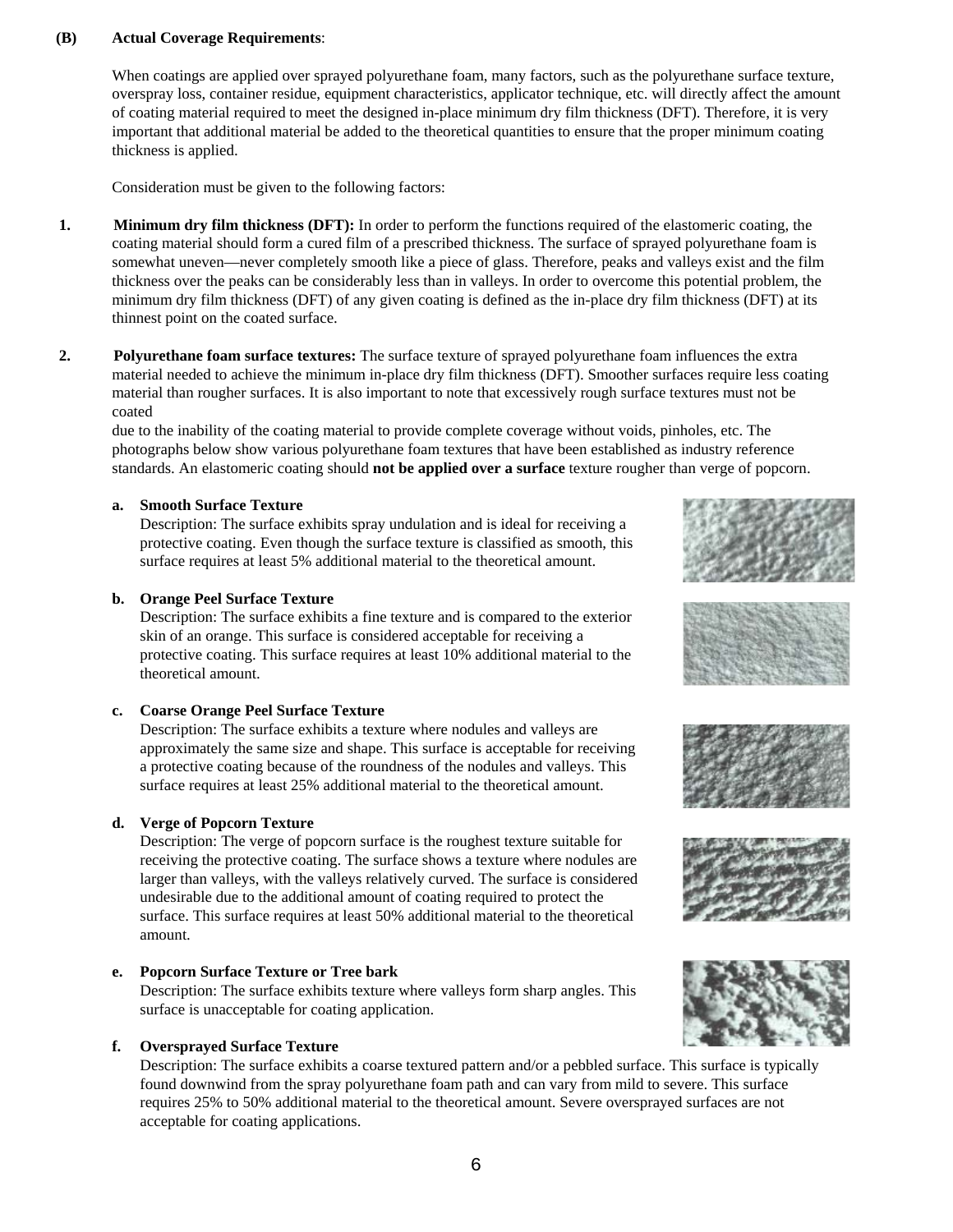- **3. Wind Loss:** In spray applications, up to 30% of the coating may be lost due to wind. Consider using wind screens and add wind loss to your coating calculations.
- **4. Miscellaneous Loss:** A miscellaneous factor must be added to the theoretical coverage rate to cover losses due to material left in containers, equipment problems, etc. Use a percentage factor of between 3% to 10%, depending on the contractor's experience and efficiency.
- **(C) Summary:** Taking into consideration minimum dry film thickness, polyurethane foam surface textures, wind loss and miscellaneous loss, a total percentage can be arrived at and added to theoretical coverage formulas found in Section 111, Paragraphs (1) Metric SI or (2) Traditional U.S. To compare theoretical overages with actual coverage requirements, the formula to find the theoretical amount of liters (gallons) needed to cover one square meter (one roofing square) at a specified dry film thickness will be used.

The example coating is 60% solid content by volume (SCV) to be applied at 0.8 millimeters (30 mils) dry film thickness (DFT). The additional material percentages (AMP) are as follows:

| Orange Peel Texture | __ | 10% |
|---------------------|----|-----|
| Wind Loss           |    | 12% |
| Miscellaneous       |    | 5%  |
| Total (AMP)         |    |     |

 $1.3$  L/m<sup>2</sup> 1.27

|  | $= 1.3$ L/III $1.21$ |                                    |
|--|----------------------|------------------------------------|
|  |                      | $= 1.7$ actual liters/square meter |

**Metric (SI)** Traditional U.S. Actual Coverage = Theoretical Coverage x AMP Actual Coverage = Theoretical Coverage x AMP  $= 3.1$  gal/ $R^{\Box}$  x 1.27  $= 3.9$  actual gallons/roofing square

## **SECTION IV—GENERIC TYPES OF ELASTOMERIC COATINGS**

This section contains a review of the elastomeric coating materials most frequently used over sprayed polyurethane foam. As generic types— rather than specific coatings—are discussed, the information presented is very general. Manufacture's data should be used for comparing particular coatings and for specifying dry film thickness, application procedures, etc.

#### **Elastomeric Coatings:**

- 1. Acrylic
- 2. Butyl Rubber
- 3. Hypalon®
- 4. Neoprene®
- 5. Silicone
- 6. Polyurethane Elastomer
- 7. Modified Asphalt

## **A. ACRYLICS:**

- 1. **General Description:** Acrylic coatings are single component coatings based on acrylic polymers. They are water based, which allows for easy clean up. Acrylic coatings have good resistance to weathering, and have a high moisture vapor transmission rate or permeability.
- 2. **Color Availability:** Acrylics are generally available in white, tan, or grey. Other colors may also be obtained.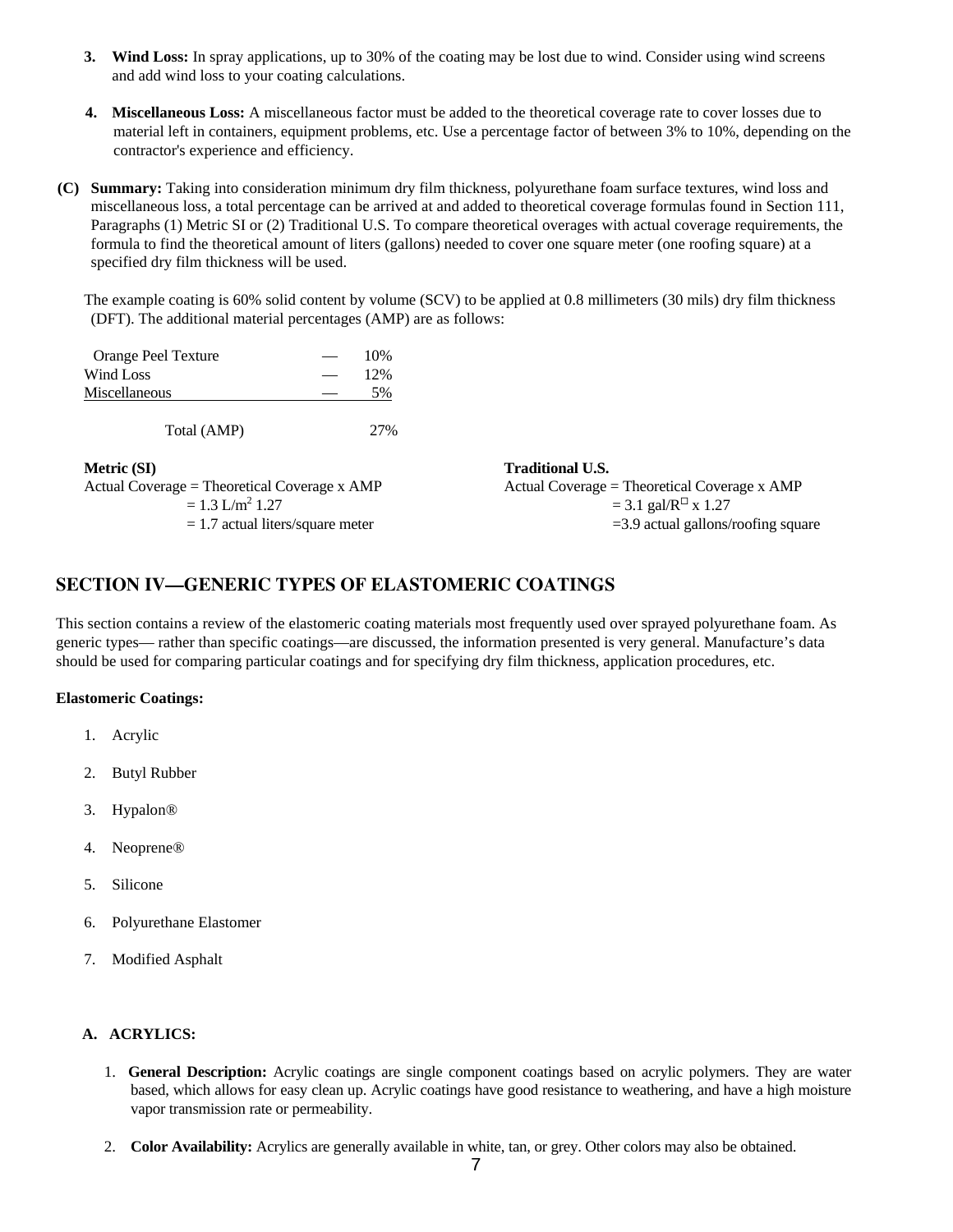- 3. **Compatibility with other Elastomeric Coatings:** Acrylics have been used in conjunction with other elastomeric coatings, however, manufacturers should be consulted to ensure compatibility.
- 4. **Minimum Dry Film Thickness:** A dry film thickness (DFT) of 0.6 0.8 mm (25-30 mils), applied in a minimum of two coats, is generally recommended. The specified thickness is dependent on existing project conditions and manufacturers recommendations.
- 5. **Application Recommendations:** It is important that the application of the acrylic coatings be done in strict accordance with the manufacturer's recommendations. A few of the more common requirements are:

 SURFACE PREPARATION: The spray polyurethane foam substrate should have positive slope to drains, and be clean, dry and free of UV degradation.

 MINIMUM NUMBER OF COATS: The coating should be applied in two separate contrasting color coats. After the first coat is cured, the second coat should be applied at right angles to the first. Heavy coats may cause the coating to blister or mud crack as it dries.

 AMBIENT TEMPERATURE CONDITIONS: Acrylic coatings should not be applied below 10°C (50°F) or above 49°C (120°F). Do not allow material to freeze.

FILM CURE TIME: 4 to 12 hours at 24°C (75°F).

 EQUIPMENT REQUIREMENTS: Airless spray equipment is recommended. Acrylic coatings may also be brush or roller applied.

#### 6. **Limitations:**

- a. Do not apply when inclement weather is imminent. Curing is necessary prior to precipitation to avoid washing off the coating or affecting adhesion or physical properties.
- b. Do not apply if temperature will drop below  $10^{\circ}$ C (50°F) within 4-6 hours.
- c. Keep material from freezing.
- d. Do not apply when the relative humidity is in excess of 85%. Avoid applying late in the day when conditions for dew and condensation are imminent.
- e. Acrylic coatings have a high permeability and should not be used when a vapor retarder is required.

#### **B. BUTYL RUBBERS:**

- 1. **General Description:** Butyl rubber is an elastomer which has extremely low water vapor permeability. Having the lowest permeability in comparison to other elastomers, it is especially recommended in situations which have relatively high vapor drives such as low temperature applications (coolers, freezers, and cryogenic storage) or water immersion (water storage and ponding water). When exposed to exterior weathering or in areas where mechanical damage may occur, butyl rubber should be top coated with tougher or more weather resistant coatings (consult with coating manufacturers for specific recommendations.) While most butyl rubbers are two-component materials, some single-component versions are available .
- 2. **Color Availability:** Black and gray.
- 3. **Compatibility With Other Coatings:** Other elastomeric coatings can be used as a top coat over butyl rubbers. Consult the coatings manufacturers for specific recommendations.
- 4. **Minimum Dry Film Thickness (DFT):** A dry film thickness (DFT) of 0.5mm (20 mils) is generally recommended. When butyl rubbers are used as vapor retarders in cooler and freezer construction or low temperature vessels, additional DFT is recommended for optimum performance. Total system DFT will be determined by the type of top coating used and manufacturer's recommendation.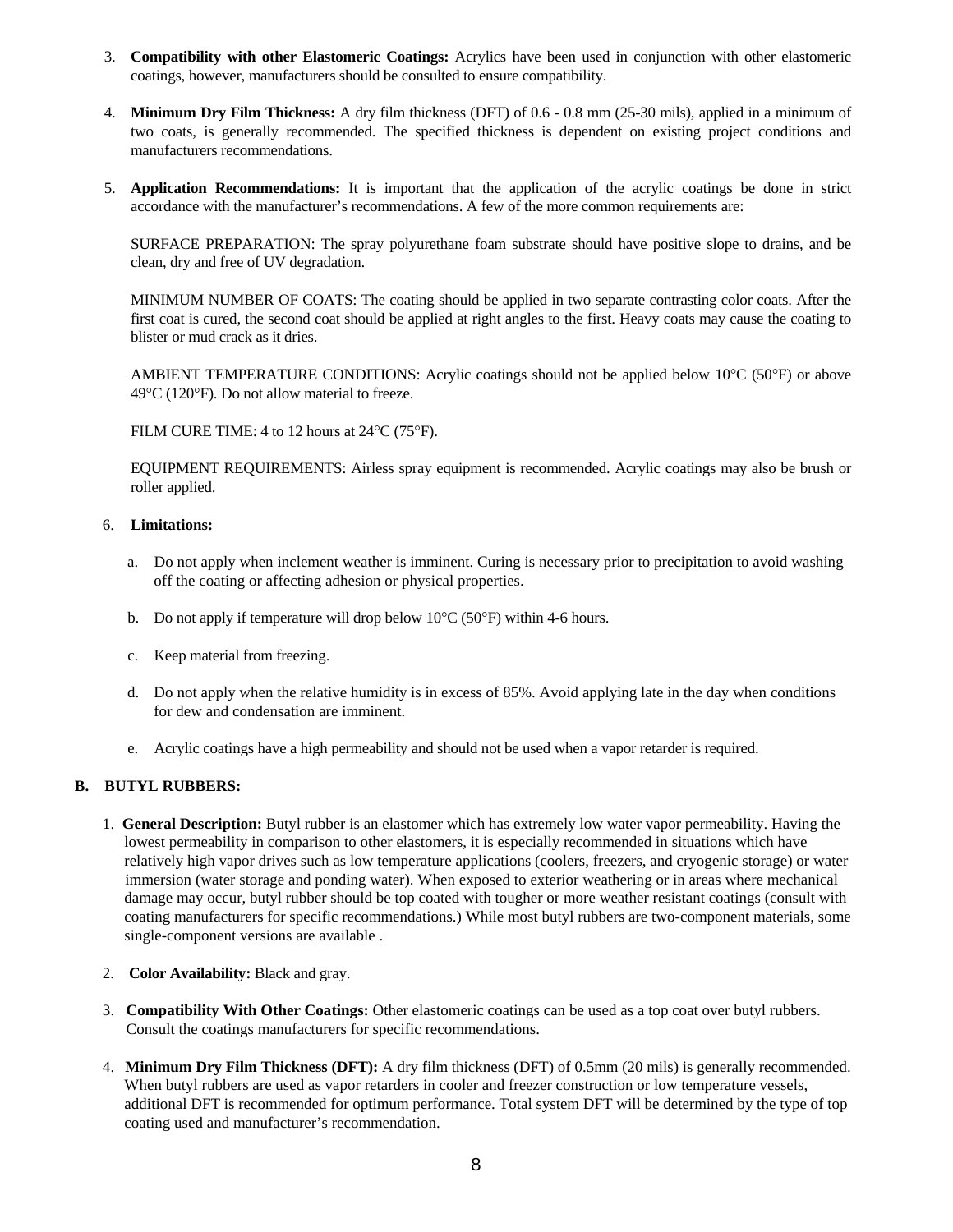#### 5. **Application Recommendations:**

SURFACE PREPARATION: The spray polyurethane foam substrate should be clean, dry and free of UV degradation.

 MINIMUM NUMBER OF COATS: The coating should be applied in two (2) separate contrasting color coats. After the first coat is cured, the second coat should be applied at right angles to the first.

 FILM CURE TIME: 8 to 12 hours at 24°C (75°F) (faster curing butyls are available). Note: Cure time will vary depending upon ambient temperature and humidity.

AMBIENT TEMPERATURE REQUIREMENTS: Should be applied between 7°C (45°F) and 38°C (100°F).

EQUIPMENT REQUIREMENTS: Consult with the coating manufacturer for equipment requirements.

 IMPORTANT: When butyls are to be used as vapor retarders, particular care must be taken in applying the butyl to produce a pinhole-free membrane. Furthermore, butyl rubbers should always be applied to the correct side in applications involving vapor drives (see Moisture Vapor Transmission, Stock No. AY-118.)

#### 6. **Limitations:**

- a. Plural component butyl rubbers have a limited working life due to a material pot life of 1 1/2 hours (or less) depending upon ambient temperature conditions.
- b. Butyl rubbers have limited impact (hail or mechanical) and traffic resistance.
- c. Butyls are subject to more rapid weathering and chalking than some coatings and should be top coated with other compatible coatings for optimum performance.

#### **C. HYPALONS :**

- 1. **General Description:** Hypalons® (a registered trademark of E. I. DuPont de Nemours Co.) are chlorosulfonated polyethylene rubbers. They are fast-drying single-component materials that have exceptional fire retardancy, chemical resistance, weathering properties, and moisture vapor transmission resistance. They may be used as an entire coating system or as a topcoat over other elastomeric coatings in roofing, tank and cooler applications.
- 2. **Color Availability:** Hypalons® are available in white and gray. Other colors may be obtained.
- 3. **Compatibility With Other Coatings:** Hypalons® are used as topcoats for Butyl Rubber, Neoprene®, and some Polyurethanes. Consult the coating manufacturer for specific recommendations.
- 4. **Minimum Dry Film Thickness:** As a total system, a minimum dry film thickness (DFT) of 0.8mm (30 mils) applied in at least two coats is generally recommended. As a topcoat for other elastomeric coatings, a minimum of 0.2mm (8 mils) is generally recommended.

#### 5. **Application Recommendations:**

SURFACE PREPARATION: The polyurethane foam substrate should be clean, dry and free of UV degradation.

MINIMUM NUMBER OF COATS: Multiple coats are required to reduce possible sagging and pinholing. Each coat should be applied at right angles to the previous coat once the previous coat has cured.

FILM CURE TIME: 3/4 to 2 hours at 24°C (75°F). Note: Cure time will vary depending upon ambient temperature, humidity and color.

AMBIENT TEMPERATURE REQUIREMENTS: Can be applied between 2°C (35°F) and 38°C (100°F.)

EQUIPMENT REQUIREMENTS: Airless spray equipment is recommended for optimum results. It can also be roller or brush applied.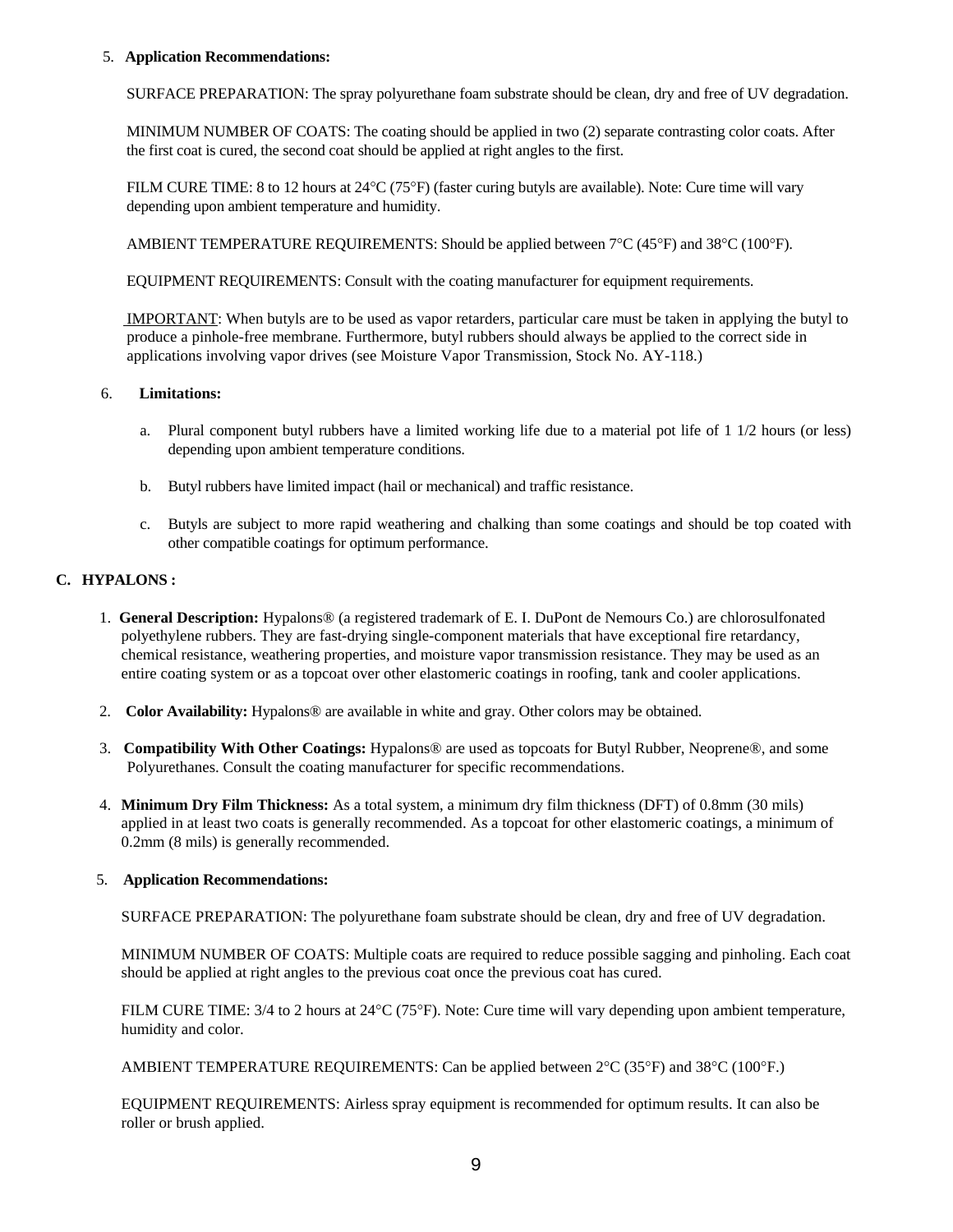#### 6. **Limitations:**

- a. Hypalon® coatings have limited impact resistance and elasticity at temperatures below -18°C (0 °F)
- b. Hypalon® coatings continue to polymerize with age and exterior exposure, which results in reduced elasticity and flexibility.
- c. Shelf life is limited. Significant increases in viscosity may occur over time.
- d. Due to a variety of formulations and physical properties, recommended dry film thicknesses vary widely. Consult specific system manufacturer's data for comparisons.

#### **D. NEOPRENES®:**

1. **General Description:** Neoprenes® (a registered trademark of E. I. DuPont de Nemours & Co.) are polychloroprene rubbers. They are low solids, fast-drying, single-component coatings used as vapor retarders and as primers for other coatings. They should be topcoated for exterior exposure.

#### 2. **Color Availability:** Black.

- 3. **Compatibility with other Elastomeric Coatings:** Various coatings can be used as a top coat over Neoprene, such as polyurethane elastomers and Hypalons. Consult the coating manufacturer for specific requirements.
- 4. **Minimum Dry Film Thickness:** A dry film thickness (DFT) of 0.5mm (20 mils) is generally recommended. The total system DFT will be determined by the top coating used and manufacturer's recommendations.

#### 5. **Application Recommendations:**

SURFACE PREPARATION: The polyurethane foam substrate should be clean, dry and free of UV degradation.

 MINIMUM NUMBER OF COATS: Multiple coats are required to reduce possible sagging and pinholing. Each coat should be applied at right angles to the previous coat once the previous coat has cured.

 FILM CURE TIME: 3/4 to 2 hours at 24°C (75°F). Note: Cure time will vary depending upon temperature and humidity.

EQUIPMENT REQUIREMENTS: Consult with the coating manufacturer for equipment requirements.

#### 6. **Limitations:**

- a. Neoprene® coatings have limited impact resistance and elasticity at temperatures below -18°C (0°F).
- b. Neoprene® coatings continue to polymerize with age and exterior exposure, which results in reduced elasticity and flexibility.
- c. Neoprenes® tend to degrade under UV exposure and should be topcoated with a more UV resistant material.

## **E. SILICONES:**

- 1. **General Description:** Silicone coatings are silicone polymer elastomeric coatings. They are available in single or plural component materials. They are characterized by their exceptional weatherability, their ability to withstand temperature extremes and retain physical properties. Silicone coatings have a high moisture vapor permeability and are classified as breathable coatings.
- 2. **Color Availability:** Single component silicone coatings are available in white, gray, tan and dark gray. Two component silicone coatings are available in light and medium gray.
- 3. **Compatibility With Other Coatings:** Other coatings will generally not adhere to silicone. Silicone may be used as a top coat over other elastomeric coatings. The manufacturer should be consulted to ensure compatibility.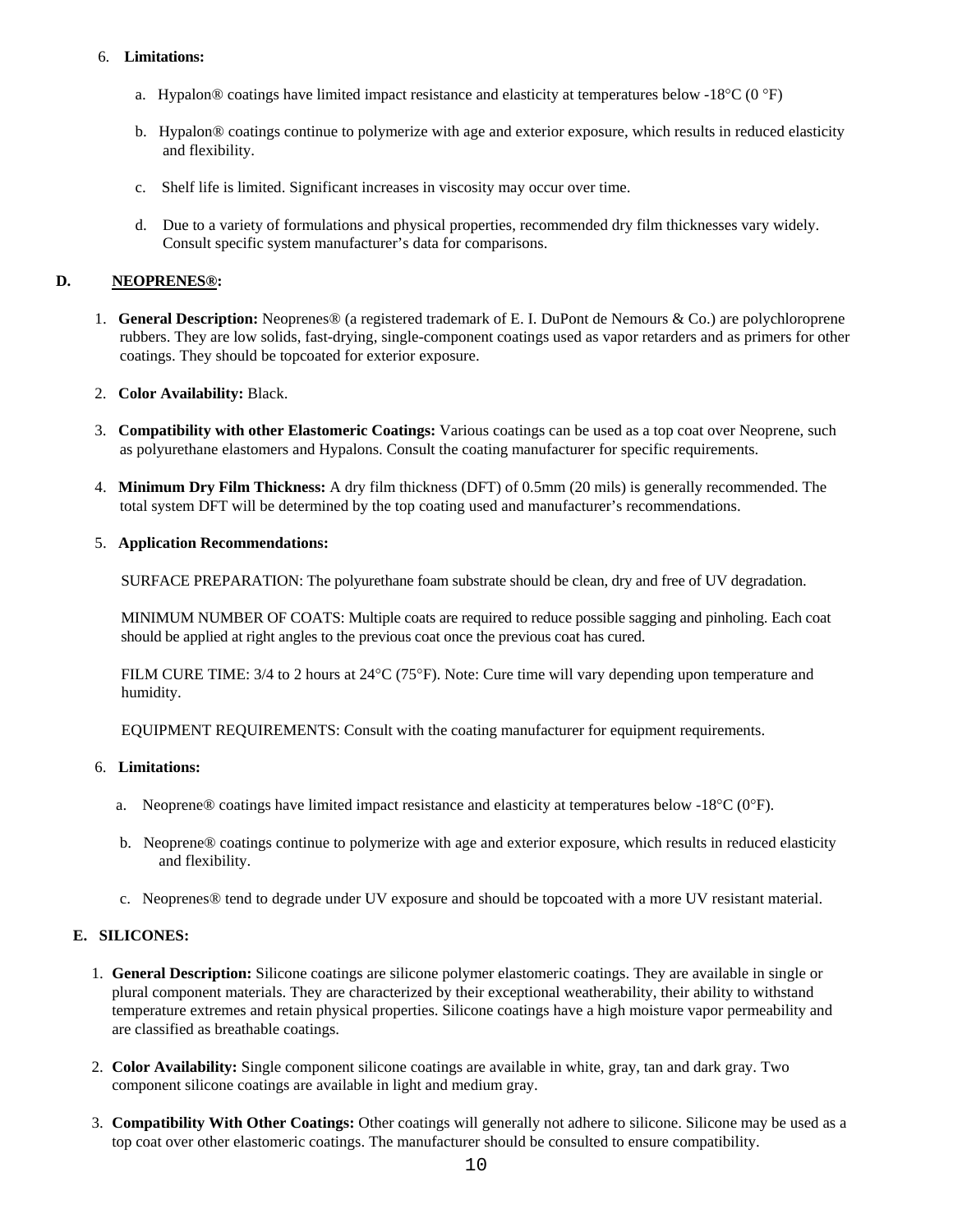4. **Minimum Dry Film Thickness:** A dry film thickness (DFT) of 0.5 mm (20 mils) applied in two coats is generally required.

#### 5. **Application Recommendations:**

SURFACE PREPARATION: The Polyurethane Foam substrate should have a positive slope to drain and be clean, dry and free of UV degradation.

MINIMUM NUMBER OF COATS: The coating should be applied in two separate contrasting color coats. After the first coat has cured, the second coat should be applied at right angles to the first.

#### FILM CURE TIME:

Single component—2 to 8 hours at 24°C (75°F). Plural component—10 to 30 minutes (with fast catalyst); 1 to 8 hours (with slow catalyst).

TEMPERATURE REQUIREMENTS: Silicones can be applied between 2°C (35°F) and 49°C (120°F)

EQUIPMENT REQUIREMENTS: Consult with the coating manufacturer for equipment requirements.

#### 6. **Limitations:**

- a. Silicone Coatings are breathable type coatings and should not be used alone when a vapor retarder is required.
- b. Other materials may not adhere well to silicones.
- c. Granules are often imbedded into the wet topcoat to enhance mechanical resistance and traction.

#### **F. POLYURETHANE ELASTOMERS:**

- 1. **General Description:** Polyurethane is a general term describing a polymer based on an isocyanate and polyol or amine reaction. There are a number of different types of polyurethane elastomers and they typically are classified as follows:
	- a. **Aromatic or Aliphatic Polyurethanes:** Aromatic polyurethanes are polymers based on unsaturated aromatic backbones. This unsaturation accounts for the slight to moderate darkening and chalking characteristics in exterior exposure. The degree to which the discoloration and chalking occur depends on the particular formulation. Aromatic polyurethanes are mostly used as a base coat for the aliphatic polyurethane, however, some may be used as a finish coat with only mild chalking and discoloration. Aliphatic polyurethanes have similar physical properties to aromatics but in contrast to aromatic polyurethanes have no unsaturation and are characterized by their exceptional color and gloss retention. They are recommended in applications where a highly aesthetic finish coat is required.
	- b. **Modified Polyurethanes:** These are polyurethanes which have been modified with non-reactive resins such as phosphate or phthalate plasticizers, synthetic hydrocarbons, refined oils, tar or asphalt. Due to the wide variety of modifying resins there is a great variance in physical properties.
	- c. **Single-Component or Plural-Component:** Aromatic, aliphatic, and modified polyurethanes are available as single-component and plural-component materials. A wide range of properties are found in this broad family of coatings.

 Moisture-cure polyurethanes are single component and cure from reaction with moisture in the air, which allows the polyurethane to polymerize.

 Plural-component polyurethanes polymerize by the reaction of the isocyanate (Component A) with polyols (Component B). These polyurethanes are normally available in two versions: standard cure and fast set.

#### 2. **Color Availability:**

Aliphatics are generally available in white. Other colors are available.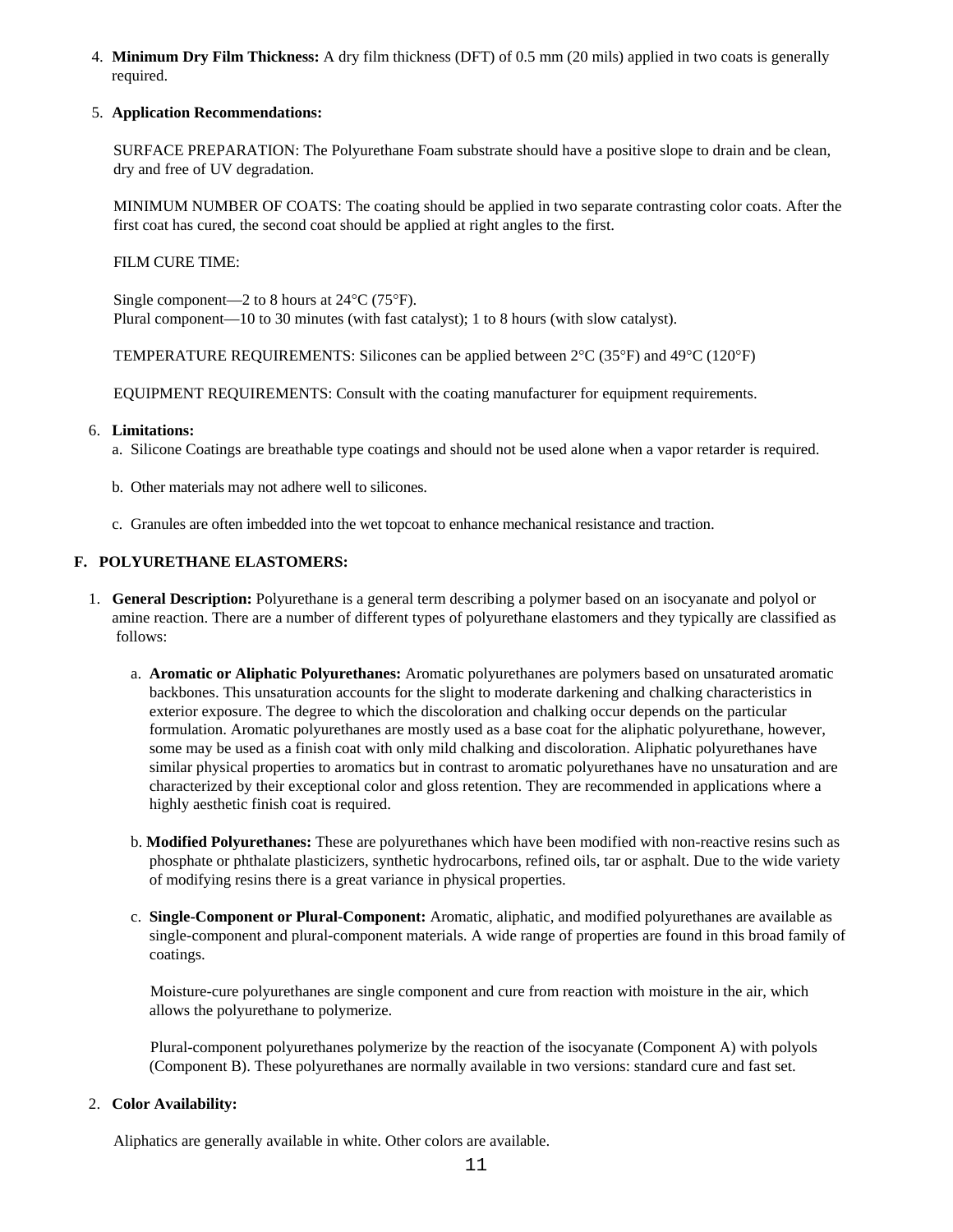Aromatics are generally available in aluminum, gray, and tan. Other colors are available.

- 3. **Compatibility With Other Coatings:** Aliphatic and aromatic polyurethanes may be used as base or topcoats for other coatings. Consult the manufacturer for specific recommendations.
- 4. **Minimum Dry Film Thickness:** Dry film thickness will range from 0.5 to 0.8 mm (20 to 30 mils) depending on the system used.

#### 5. **Application Recommendations:**

SURFACE PREPARATION: The polyurethane foam substrate should be clean, dry, and free of UV degradation.

NUMBER OF COATS: The coating should be applied in a minimum of two (2) separate contrasting color coats. After the coating is cured, each coat should be applied at right angles to the previous coat.

| <b>CURE TIME*</b> |                 |               |
|-------------------|-----------------|---------------|
| Type              | Dry To Touch    | Cure          |
|                   |                 |               |
| Aliphatic         | 4-6 hours       | $10-24$ hours |
| Aromatic:         |                 |               |
| Standard          | 4-6 hours       | $10-24$ hours |
| <b>Fast Set</b>   | 3 sec to 20 min | $10-24$ hours |
| Moisture Cure     | 6-8 hours       | $10-24$ hours |

\*Cure times may vary depending upon temperature, humidity and coating thickness.

AMBIENT TEMPERATURE REQUIREMENTS: Apply between 2°C (35°F) and 43 °C (110°F).

EQUIPMENT REQUIREMENTS: Varies with specific system. Spray fast-set polyurethane with plural component equipment as recommended by the coating manufacturer.

#### 6. **Limitations:**

- 1. Plural-component materials have a limited working pot life. Some may only be sprayed through plural equipment.
- 2. Polyurethanes are sensitive to moisture or water on the substrate.

#### **G**. **MODIFIED ASPHALTS:**

1. **General Description:** The modified asphalts are coatings that are made elastomeric by the addition of rubber-like polymers to asphalts. Most cure by chemical reaction, rather than solvent evaporation, and are available as single or plural component products. All are considered vapor retarders.

#### 2. **Color Availability:** Black.

- 3. **Compatibility With Other Coatings:** Modified asphalts will not adhere well to other asphalts; but will adhere well to other coating systems. Consult the manufacturer for specific recommendations.
- 4. **Minimum Dry Film Thickness (DFT):** 1.3 to 1.5 mm (50 to 60 mils).

#### 5. **Application Recommendations:**

SURFACE PREPARATION: Surfaces should be clean, dry, free of grease, oil, etc.

 NUMBER OF COATS: Recommended thickness could be applied in one (1) coat; however, two (2) coats are recommended.

FILM CURE TIME: 24 to 48 hours, time varies according to temperature and humidity.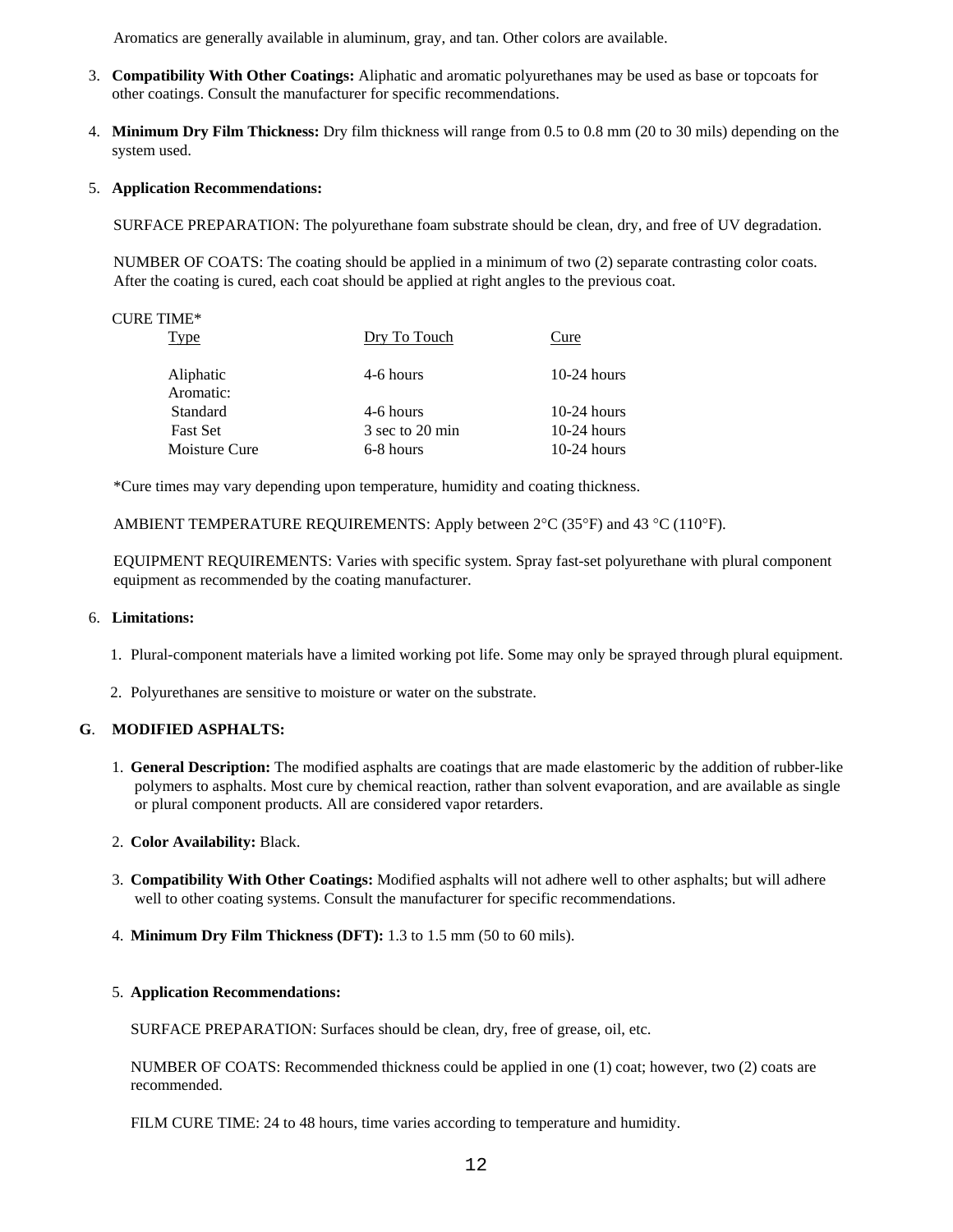TEMPERATURE REQUIREMENTS: Substrate temperatures can be below freezing so long as the surfaces are free of frost. condensation, etc. Material temperatures should be at  $16^{\circ}C(60^{\circ}F)$  or above for spray application.

EQUIPMENT REQUIREMENTS: May be applied by brush, spray or trowel.

#### 6. **Limitations:**

- a. Modified asphalts are subject to softening and deterioration by petroleum solvents, oils, greases, etc.
- b. Some modified asphalts may be subject to UV degradation and should be protected with a top coating.

## **SECTION V—FLAMMABILITY AND CODE REQUIREMENTS**

Coatings based on organic compounds are subject to combustion and exhibit characteristics similar to all other combustibles under fire conditions. emitting heat, smoke and toxic gases. Additives are formulated into coating compositions, inhibiting ignition and/or reducing fuel contribution to a fire.

Users of spray-applied rigid polyurethane foam insulation materials should be familiar with the various applicable test procedures, codes and laws—national, state, and local. In addition, insurance companies may have specific requirements of fire performance.

Polyurethane foam used in interior spaces must be protected by an ignition or thermal barrier and/or smoke detectors or sprinkler systems as required by local building code or insurance requirements.

The risks involved with combustible roof coverings include exterior flame spread across the surface of the roof and interior flame spread resulting from combustible vapors and liquids entering the building through seams, joints, and openings in the roof's substrate. The tests and standards described below have been developed over the years and are designed to evaluate fire propagation for both exterior and interior areas.

#### **(A) Underwriters Laboratory (UL)**

To be classified. both the coating and polyurethane foam must meet standards and inspections of Underwriters Laboratories. The system classification denotes a specific foam with a specific coating at a specified slope. For re-cover over an existing roof with a non-combustible deck, spray-applied foam systems with minimum 3.8 cm (1 inch) thick foam will assume the foam system's construction rating. For combustible decks, the lesser of the existing roof or the foam roof rating, will prevail.

- 1. **UL-790 (ASTM E-108):** UL-790 is the UL test for resistance to fire originating front sources outside a building. The tests include the intermittent-flame test, the spread-of-flame test, and the burning-brand test. Systems are rated Class A (best), Class B, and Class C.
- 2. **UL-723 (ASTM E-85) Steiner Tunnel Test:** This test is valuable for comparing the flame spread and smoke development of polyurethane foams. It utilizes a 25-foot tunnel and compares the performance of foam with that of red oak planking.
- 3. **UL-1256:** This tests roof deck constructions and membranes for their resistance to interior fires Construction Numbers 136. 181. and 206 in the UL Roofing Materials and Systems Directory are spray-applied polyurethane foam systems
- 4. **UL-263 Fire Resistance (P Rating):** Measures the ability of the roof, ceiling and structural members to withstand interior fires for specified time periods, i.e., 1 hour, 2 hours. and 3 hours. New construction designs for SPF are provided in the UL Fire Resistance Directory, under Design No. P733.

## **(B) Factory Mutual (FM)**

The Factory Mutual Engineering and Research Corporation tests the flame spread potential of building materials and assemblies related to their end-use application. The fire tests include ASTM E-84 Standard Test Method for Surface Burning Characteristics of Building Materials (25-foot tunnel test), ASTM E-119 Standard Test Methods of Fire Tests of Building Construction and Materials, ASTM E-108 Standard Methods of Fire Tests of Roof Coverings, the FM building corner test. and the FM heat release rate calorimeter. Ratings are Class 1(A) (best), Class l(B), and Class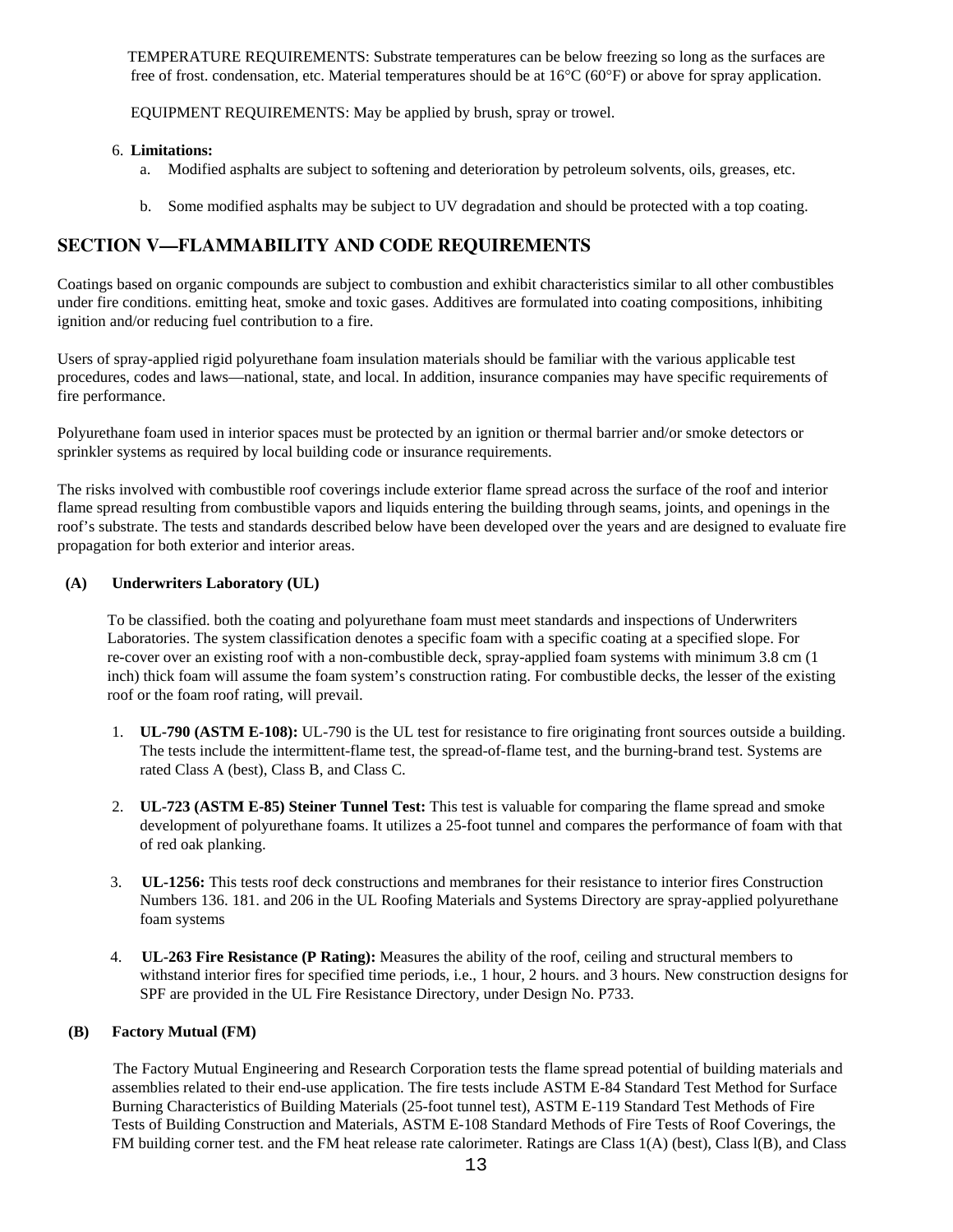$l(C)$ .

FM approved systems (Class 1) are listed in FM's Approval Guide. Additionally FM publishes Loss Prevention Delta sheets. such as 1-57 Rigid Plastic Building Materials, which discuss acceptable uses of various materials and components.

## **(C) Summary of Code Approvals**

Although Model Building Codes do not have the force of law, they are good references since most state and local codes (which do have the force of law) are based on their provisions.

Three major organizations, the Building Official and Code Administrators (BOCA), the International Conference of Building Officials (ICBO), and the Southern Building Code Congress International (SBCCI), and a central organization, the Council of American Building Officials (CABO), evaluate each coating system through data submitted by coatings manufacturers.

These data are comprised of literature, UL and FM approvals. and independent testing results. Acceptance of the coating system allows the system to be used in areas that must comply with specific building and safety codes.

## **SECTION VI—DESIGN CONSIDERATIONS FOR SELECTION OF A PROTECTIVE COATING**

The specter should consider a number of factors on each specific project when making the selection of a suitable protective coating.

- **(A) Environmental Conditions:** An elastomeric coating system must be able cure to under the expected climatic conditions in the area of application. High tensile strength or abrasion resistance will be required in areas where hail or blowing abrasives are expected. If unusual atmospheric conditions are present, such as chemical attack or pollutants, the coating's resistance to these contaminants must be assessed prior to use.
- **(B) Code and Flammability Requirements:** Any system specified should meet all local code and insurance requirements. Independent documentation of ratings should be provided by the appropriate agencies.
- **(C) Mechanical Damage and Foot Traffic:** A coating must be able to resist anticipated mechanical damage and foot traffic. Key physical properties for a coating system to inhibit mechanical damage are tensile strength, elongation, Shore A hardness, and dry film thickness (DFT). Damage resulting from punctures and other surface stresses can be reduced through the use of high tensile strength and high elongation coatings. Increasing dry film thickness in potential damage areas will also reduce the possibility for mechanical damage. Granules and reinforcements in walkway areas are also helpful.
- **(D) Moisture Vapor Transmission:** Protective coatings, in con junction with spray-applied polyurethane foam, can reduce the likelihood of condensation within the foam or other building components. Install building materials, including foam and coatings, such that relative vapor retardance increases toward the side with the higher absolute humidity (usually the warm side). When this practice cannot be followed, install a vapor retarder such that:
	- 1. The vapor retarder is positioned as close as possible to the side with the higher absolute humidity (usually the warm side), and
	- 2 The vapor retarder has an installed perm rating substantially less than that of the next lowest component
- **(E) Ponding Water:** The accumulation of water in low-lying areas that exceeds the manufacturer's specification and/ or contact documents.
- **(F) Maintenance:** Recommendations for temporary repair and preventive maintenance procedures for use with coating system should be provided by the manufacturer.
- **(G) Aesthetics:** Many elastomeric coatings can be colored or tinted various shades to comply with job requirements. The use of colored granules may create a more uniform appearance on the coated surface. Various colored granules are also available to meet job requirements.
- **(H) Other Factors:** Once the selection process has narrowed to a particular type of coating or the systems of a particular manufacturer, the specifier should weigh these factors: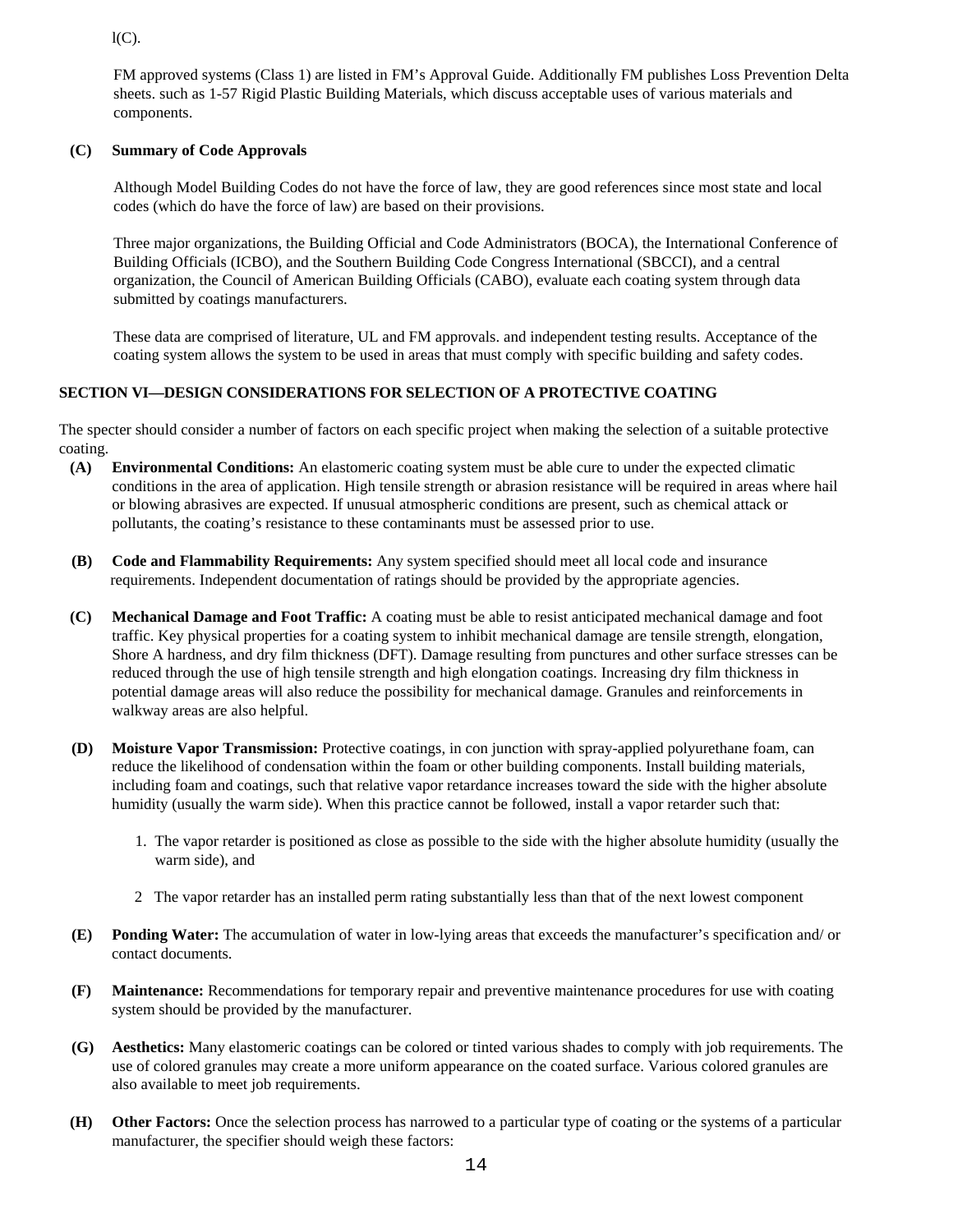- 1. Field Experience,
- 2. Manufacturer Quality Control,
- 3. Warranty, and
- 4. Applicator Experience.

Careful consideration of these factors in the selection process should help insure a successful, long lasting application.

## **SECTION VII—QUALITY CONTROL AND PHYSICAL TESTING**

- **(A) Manufacturer's Responsibility:** It is the manufacturer's responsibility to provide a product that conforms to its claims relative to basic product description and uses, physical properties, and in-place performance. In order to assure that the end user actually receives a product comparable to the manufacturer's claims, manufacturers should provide the following:
	- 1. **Literature:** Literature published to provide information about a particular product should include the following: Product description, basic uses, wet physical properties, cured physical properties, performance characteristics, fire rating and approvals, building code and insurance acceptance, application instructions and techniques, limitations, and precautions.
	- 2. **Plant Quality Control:** Coating manufacturers should provide strict quality assurance to produce a product that will comply with their advertising and literature claims. All products manufactured should be tested to insure batch-to-batch uniformity and to determine that product quality is indeed within the established parameters. Manufacturers should also retain liquid samples for a specified time. These samples should be taken from each batch produced.
	- 3. **Shipping and Handling:** Coatings should be properly and expediently shipped to the contractor job site, or distributor. The product should be packaged in clean, properly sealed and labeled containers according to ICC regulations and other pertinent laws. Coatings that are beyond their advertised shelf life should not be sold by manufacturers or distributors.
	- 4. **Applicator Training and Approval:** Most manufacturers will help the contractor train personnel to handle and apply their products. This training can be undertaken in formal seminar-type programs or as an in-field exercise, depending on the complexity of the product and/or the equipment necessary for its application.

With the advent of more complex product and equipment, manufacturers may require formal training prior to sale of products or issue of license or approval on a specific application.

- 5. **Job Inspection:** For warranted applications, many manufacturers require various inspections.
	- a. **Techniques and Procedures:** The job should be visually inspected to determine that the following areas are in compliance with the manufacturers printed instructions: Surface texture, uniformity of coating coverage, minimum coating thickness, existence of pinholes, evidence of uncoated polyurethane foam and overall appearance. Where deficiencies exist, these should be brought to the attention of the contractor for correction.

Coating dry film thickness (DFT) is usually measured from a slit sample using an optical comparator

 b. **Inspection Accessories:** The following is a list of devices used for testing during the application of a polyurethane foam and coating installation:

 **Moisture Meter:** To measure degree of moisture within or on the surface or a particular substance.

 **Sling Psychrometer:** Measures ambient temperature and humidity.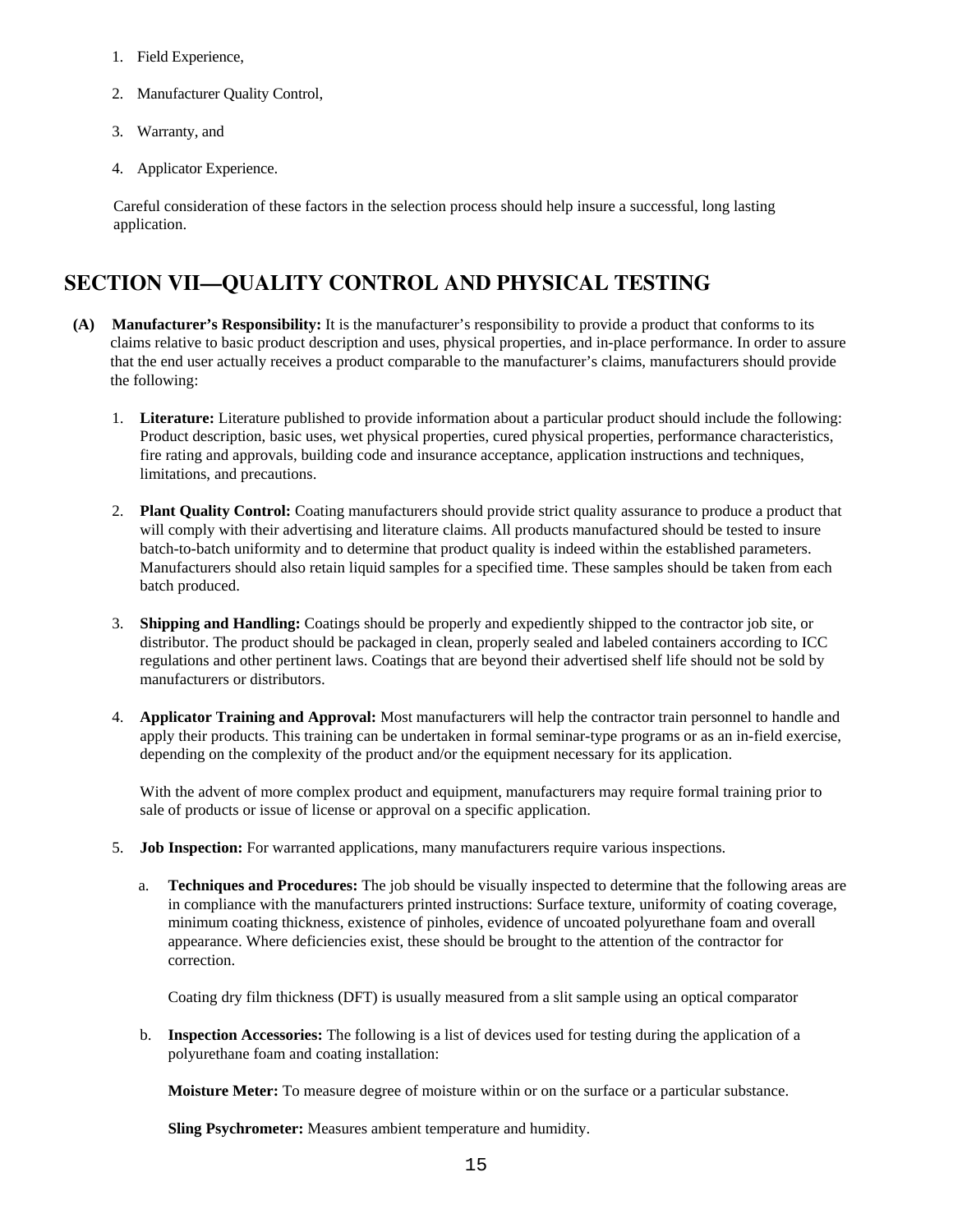**Surface Thermometer:** Reads temperature of a particular surface.

 **Optical Comparator:** Provides scale, in millimeters or inches (or mils) to read dry film thickness (DFT) of a coating.

 **Lighted Magnifying Glass:** Allows for close-up inspection of surface film.

 **Razor Knife:** To cut slit samples from the installed roof system.

 **Wet Film Thickness Gauge:** Used to read wet coating thickness and through use of coverage formulas determine thickness of the film when dry.

 **Caulking Gun with Compatible Caulking Material:** To repair areas where dry film was removed for inspection or where other coating deficiencies exist.

 **Coating:** Small amount of coating to touch-up areas or test areas after installation of caulking.

**(B) Contractor's Responsibility:** The contractor should assume responsibility for product use, handling, and proper application.

#### 1. **Knowledge of Product:**

- a. Contractors and their crews should be aware of all the parameters regarding the proper application of a particular product, including uses, packaging, mixing, storage, and all application requirements.
- b. Field personnel should be provided with the proper training and knowledge by both the contractor and supplier to successfully apply the particular system.

#### 2. **Equipment**

- a. Applicators must have a complete understanding of their equipment and its use with the particular material being applied. Of particular importance are mix ratios, solvents, pressures, output, filters, spray tip size, and operating temperatures.
- b. Proper maintenance, repair and clean-up of equipment will also provide for minimum downtime, increased production, and better crew and product performance.

#### 3. **Job Inspection:**

- a. Spot checks of product ratios, output, wet and dry film thickness, and cured film properties are good measures for quality control.
- b. Monitoring specific output measured in liters (gallons), film thickness, and areas covered will provide material yields and more uniform coverage.

The quality control of a coated polyurethane foam system is the responsibility of everyone involved; from the selection and testing of raw materials to the inspections of project slit samples. It is incumbent on all those involved to have the knowledge, equipment, and personnel to provide the most successful application possible in this most important aspect of our industry.

## **SECTION VIII—PHYSICAL PROPERTY TESTS**

**(A) Tensile Strength (ASTM D-412):** The maximum tensile stress applied during stretching of a specimen to its rupture point. The type of die used, temperature and speed at which the sample is tested should be reported.

Tensile strength relates to the membrane's resistance to rupturing when subjected to forces such as the impact by hail or falling objects.

**(B) Elongation, Ultimate (ASTM D-412):** The maximum extension or stretching of the membrane at the time of rupture. The type of die used, temperature and speed at which the sample is tested should be reported.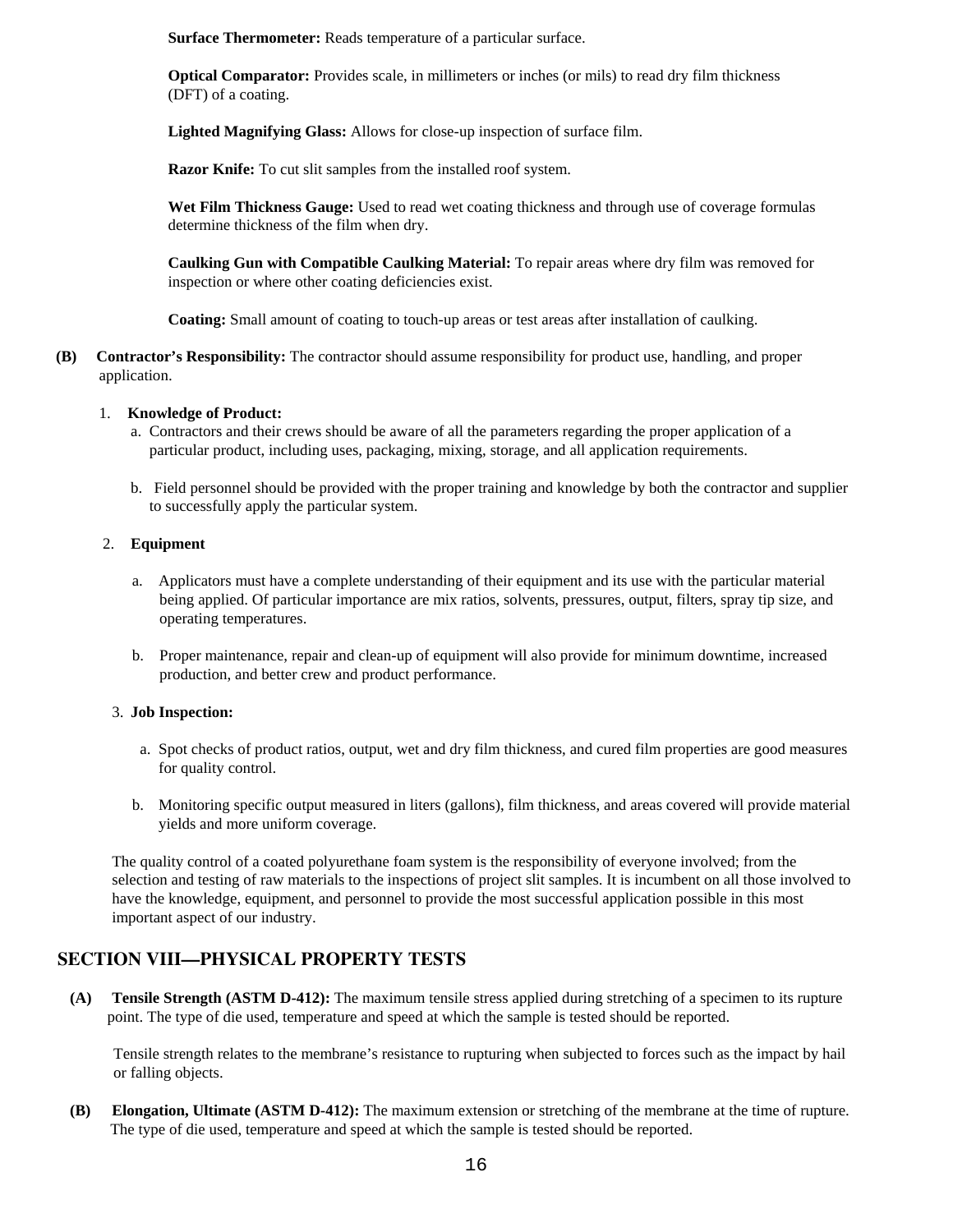The elongation relates to the membrane's ability to stretch with thermal movement or with various indentations and compressions to the foam.

- **(C) Tear Strength (ASTM D-624):** The measurement of the force required to propagate a tear in the membrane. Two methods are used to test the membrane:
	- 1. A die produces a circular cut; or
	- 2. A die produces a 90° angle cut.

The angle cut (#2) is a harsher test and will produce lower results.

The tear strength relates to the resistance of a membrane to tearing or to the migration of a tear.

- **(D) Hardness (ASTM D-2240):** A measurement of a membrane's inherent resistance to compression and indentation. In many instances, a coating with a greater degree of hardness (in the Shore A range of 40-90) will have better abrasion resistance as well as resistance to cutting and tearing. Also, some harder coatings have better dirt release properties than softer coatings.
- **(E) Abrasion Resistance (ASTM D-4060):** The measurement of the amount (by weight) of coating lost when subjected to an abrasive wheel of a Taber Abraser. The test is normally performed with a 1,000 gram weight and the weight lost is reported after 1.000 revolutions. The abrasive wheels used for elastomers membranes are either the CS-17 or CS-10 (the CS-17 wheel is more abrasive than the CS-10 and will produce higher weight lost figures. The type of wheel used should be reported.)

The abrasion resistance is related to the wear resistance of a membrane when subjected to repeated traffic or abrasive materials.

- **(F) Impact Resistance (ASTM D-2794):** This test involves a procedure for rapidly deforming, by impact, a coating film and its substrate (usually a metal panel) and for evaluating the effect of such deformation. The apparatus for this test is a cylindrical weight which is raised and dropped within a quite tube onto the coating film from various heights. Failure is indicated by cracks in the film.
- **(G) Adhesion-In-Peel of Elastomeric Joint Sealants (ASTM C-794):** This test method covers a procedure for determining the adhesion-in-peel of single or multi-component joint sealants used in building construction.

 **Peel or Stripping Strength of Adhesive Bonds (ASTM D-903):** This test method covers the determination of the comparative peel or stripping characteristics of adhesive bonds.

**(H) Moisture Vapor Transmission (ASTM E-96):** The measurement of the amount of moisture vapor transferred through a membrane.

ASTM E-96 uses perm cups which are either filled with water or desiccant, depending on the test method. The amount of moisture which passes through the membrane is measured by weighing the cups at periodic intervals. There are two methods normally used:

- l. Procedure B—water is placed inside the cup and the cup is placed in an environment of 50% humidity @ 23°C (73°F).
- 2. Procedure E—a desiccant is placed inside the cups and the cups are placed in an environment of 90% humidity @ 38°C (100 °F). (Procedure E produces a greater vapor drive and will produce a higher value.)
- **(I) Water Absorption (ASTM D-471):** The amount of water absorbed by a membrane when totally immersed in water at a given temperature.

This is related to a membrane's resistance to swelling and temporary or permanent degradation of physical properties due to the influence of retained water.

**(J) Low Temperature Flexibility:** The following two methods can be used (in both methods an unsupported free film of the membrane is used for testing):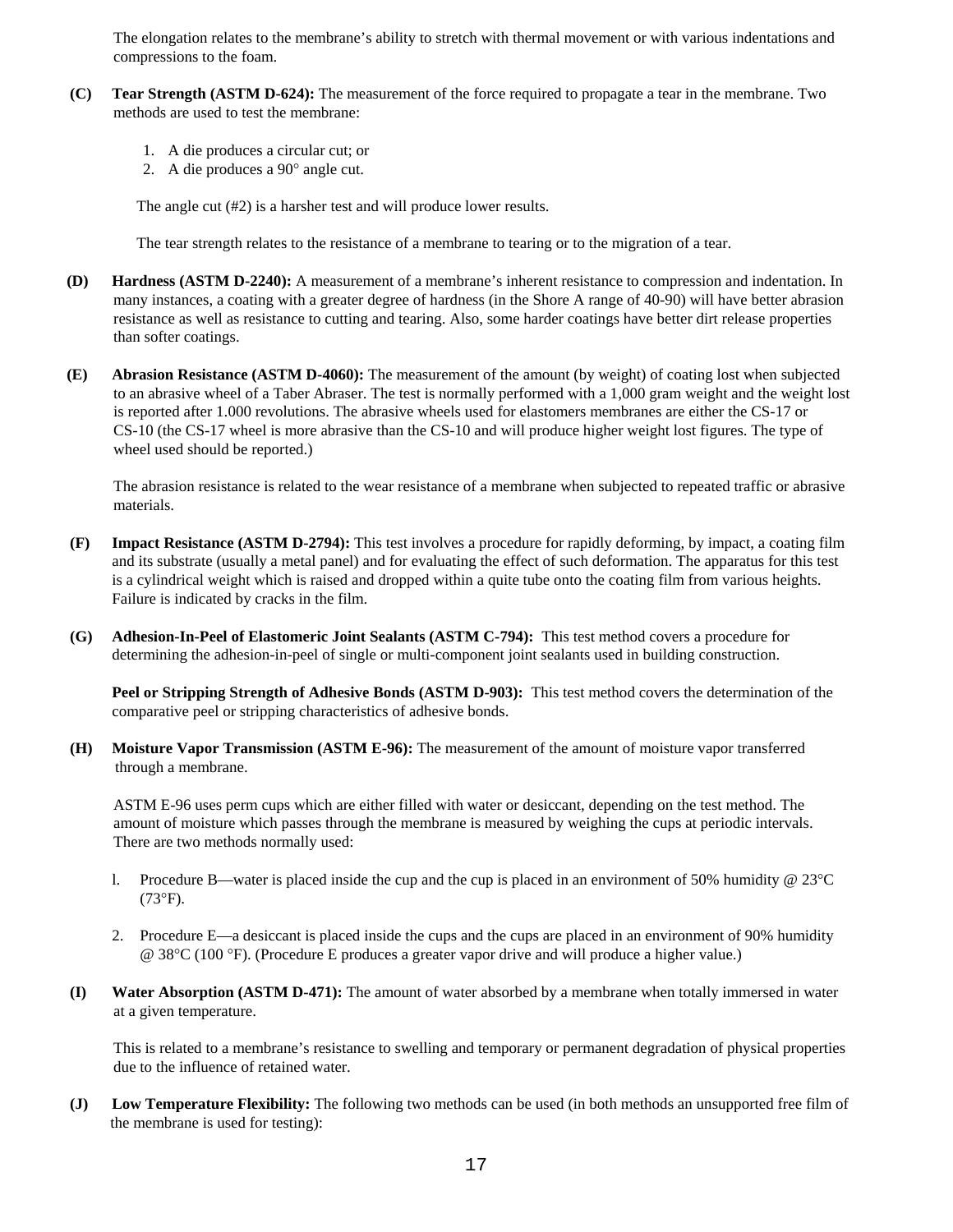- 1. ASTM D-2137: determines the lowest temperature at which flexible elastomeric materials will not exhibit fractures or cracks when subjected to impact.
- 2. ASTM D-2136: determines the ability of rubber-like materials to resist the effect of low temperature when subjected to bending at specified temperatures.

This factor is particularly relevant to coating performance during the winter season. It is an indication of the coating's ability to flex and elongate with stress, impact, or building movement at lower temperatures.

- **(K) High Temperature Resistance (ASTM D-573):** The maximum temperature a membrane can be exposed to without permanent deterioration. This information is necessary in applications where a coating may be exposed to abnormally high temperatures.
- **(L) Heat Aging (ASTM** D-573): The resistance of a membrane to degradation when subjected to various specified elevated temperatures. A typical temperature for a elastomer designed for roofing is  $70^{\circ}$ C (160°F) for a minimum of 30 days.

This property is pertinent to the membrane's retention of physical properties over an extended period of time and therefore may related to expected life. It is also correlated to sun loads across various parts of the country.

- **(M) Chemical Resistance (ASTM** D-471): The ability of a membrane to retain physical properties when subjected to spill, splash, or immersion conditions in various chemical solutions.
- **(N) Accelerated Weathering:** Accelerated weathering can be simulated when membranes are subjected to an intense concentrated ultraviolet light, high humidity, or condensation, and elevated temperatures.

**ASTM G151-97 Standard for Exposing Nonmetallic Materials in Accelerated Test Devices that Use Laboratory Light Sources:** This practice provides general procedures to be used when exposing nonmetallic materials in accelerated test devices that use laboratory light sources. Detailed information regarding procedures to be used for specific devices is found in standards describing the particular device being used. For example, detailed information covering exposures in devices that use carbon-arc, senon-arc, and fluorescent UV light sources are found in Practices G 23, G 26 and G 53 respectively.

Signs of film deterioration and retention of physical properties are recorded at various intervals. These tests are generally used to screen coatings for comparison purposes.

The following tests are used to predict the long term properties of a coating:

- **(O) Ozone Resistance (ASTM D-1149):** The resistance of a atmosphere containing a high concentration of ozone.
- **(P) Mold and Mildew Resistance (ASTM D-3273):** The resistance of a membrane to mold and mildew growth and the resulting deterioration of film integrity. In addition, the growth also causes an unsightly appearance of the finish.
- **(Q) Modulus (ASTM D-412):** The amount of stress of tensile strength required to stretch a membrane to a given elongation, such as 100%, 200%, 300%, etc.

For physical property test procedures related to flammability and building code requirements (see Section V).

#### **OTHER PROGRAMS AND SERVICES OFFERED BY SPFA**

#### **Professional Training**

The Accreditation Program offers individual and company accreditation in five areas: Contractor, Distributor, Elastomeric Coating Supplier, Foam Supplier and Independent Inspector. The objectives of the program are to **PROVIDE** an established set of criteria; to **IDENTIFY AND RECOGNIZ**E individuals and companies; and to **ENCOURAGE** responsibility for the quality of their work through self-education.

**Association Newsletter** published quarterly with "Special Show Edition" for the annual conference offers articles, alerts and technical information affecting the industry.